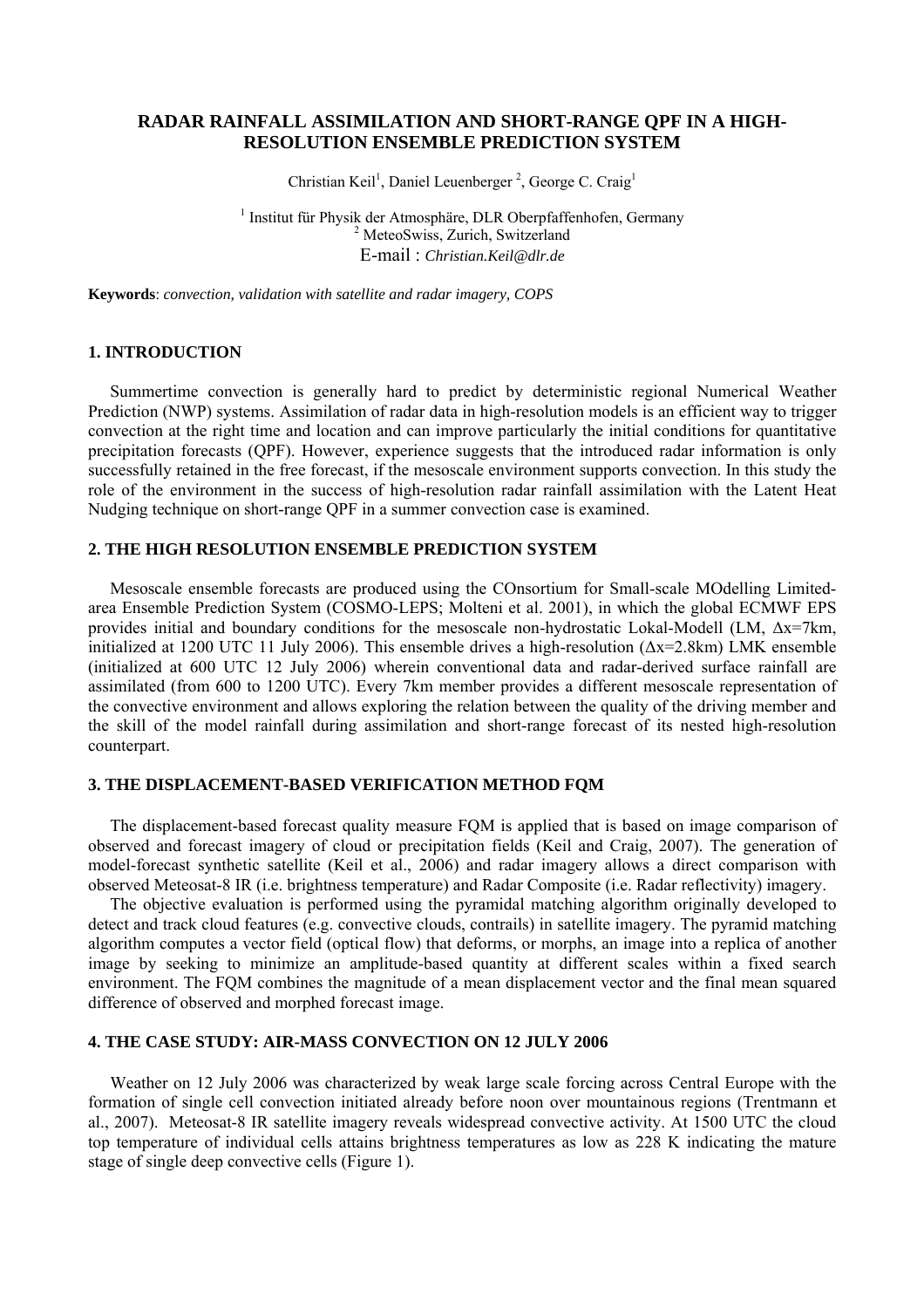BT IR\_10B METB 2006071200 15 UTC



BT IR108 LM ps1 fc 2008071112 +27h ...<br>BT IR1D8 IN pe2 fo 2DOB071112 +27h BT IR1D8 IN pe3 fo 2DOB071112 +27h BT IR1D8 IN pe4 fo 2DOB071112 +27h BT IR1D8 IN pe5 fo 2DOB071112 +27h

**1 2 3 4 5**  BT IR108 LM ps7 fc 2D08071112  $+271$ BT IR108 LM ps8 fo 2008071112  $+27$ BT IR108 LM ps9 fo 2D08071112 +27h BT IR1D8 LM ps0 fc 2008071112 +27 **6 7 8 9 10** 

**Figure 1:** Observed (top left panel) and forecast IR 10.8 μm synthetic satellite imagery on 12 July 2006 1500 UTC of 10 COSMO-LEPS members.



**Figure 2:** Forecast IR 10.8 μm synthetic satellite imagery on 12 July 2006 1500 UTC of 10 LMK members.



**Figure 3:** Forecast IR 10.8 μm synthetic satellite imagery on 12 July 2006 1500 UTC of 10 LMK members with LHN.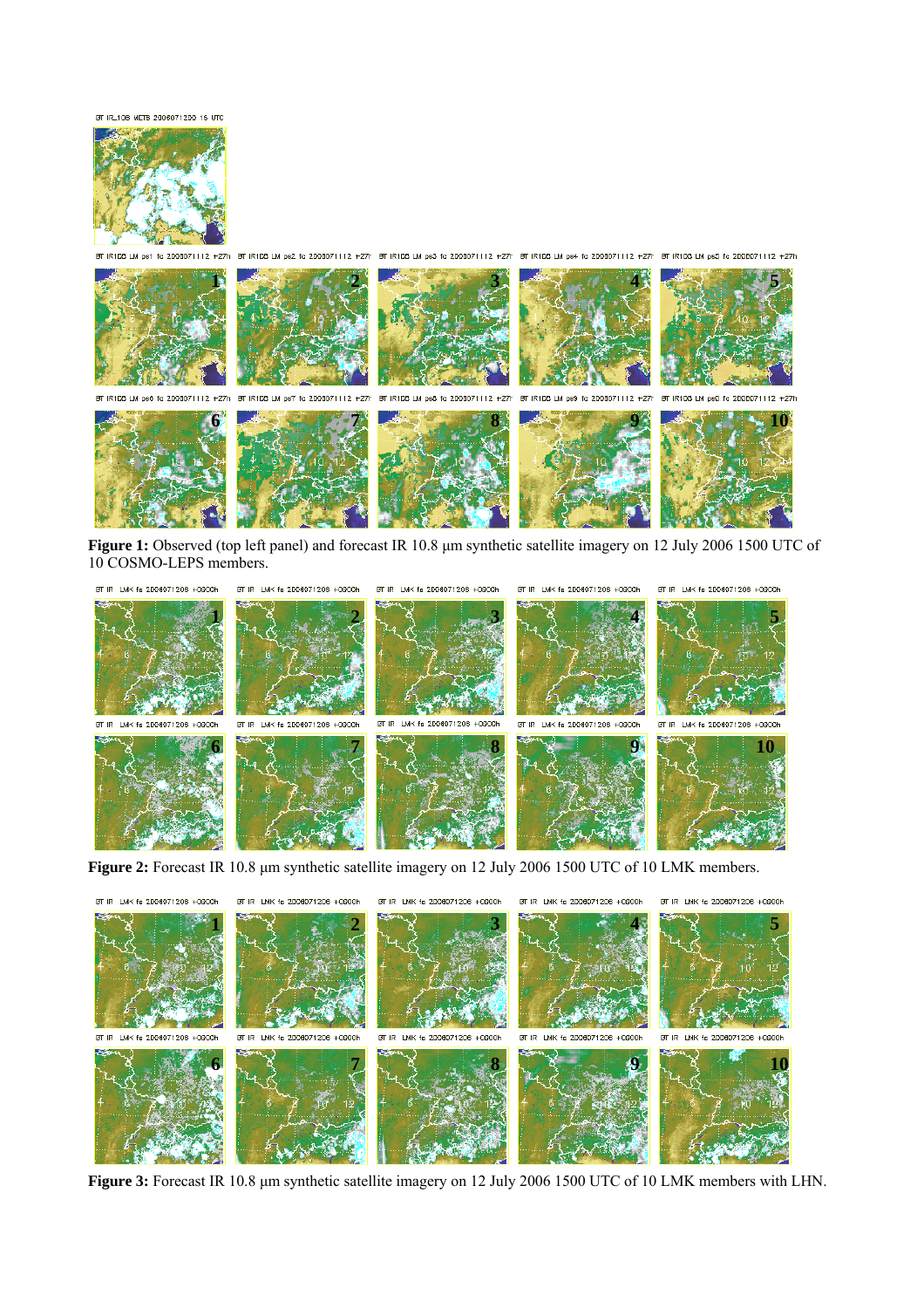

**Figure 4:** Observed radar imagery on 12 July 2006 1500 UTC (left panel) versus forecast hourly precipitation of LMK members 6 (middle) and 8 (right) without and with LHN, respectively.



Figure 5: Observed QPE (top left panel) and QPF on 12 July 2006 0600 UTC + 18h of 10 LMK members.



**Figure 6:** QPF on 12 July 2006 0600 UTC + 18h of 10 LMK members with LHN.